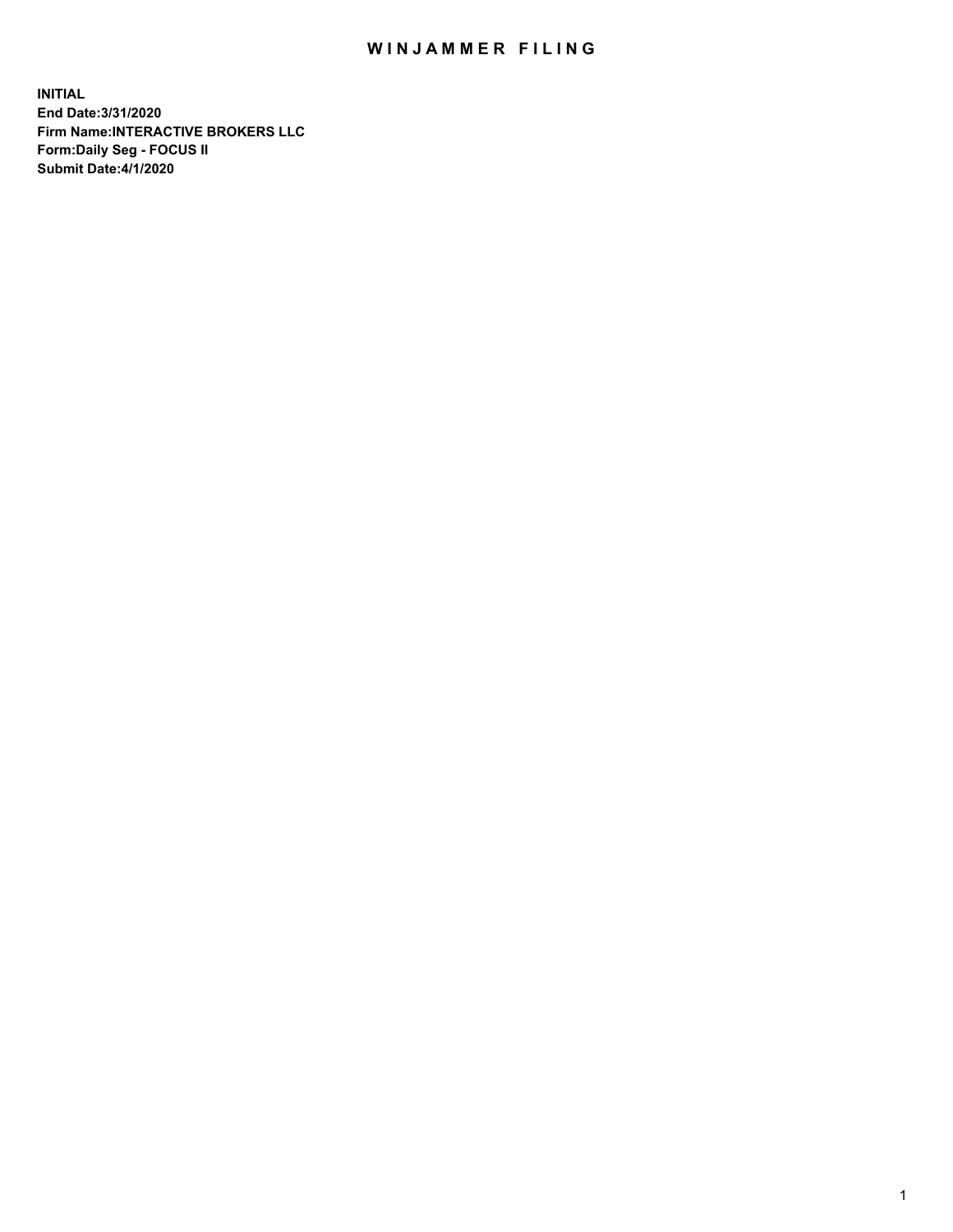**INITIAL End Date:3/31/2020 Firm Name:INTERACTIVE BROKERS LLC Form:Daily Seg - FOCUS II Submit Date:4/1/2020 Daily Segregation - Cover Page**

| Name of Company                                                                                                                                                                                                                                                                                                                | <b>INTERACTIVE BROKERS LLC</b>                                                                  |
|--------------------------------------------------------------------------------------------------------------------------------------------------------------------------------------------------------------------------------------------------------------------------------------------------------------------------------|-------------------------------------------------------------------------------------------------|
| <b>Contact Name</b>                                                                                                                                                                                                                                                                                                            | <b>James Menicucci</b>                                                                          |
| <b>Contact Phone Number</b>                                                                                                                                                                                                                                                                                                    | 203-618-8085                                                                                    |
| <b>Contact Email Address</b>                                                                                                                                                                                                                                                                                                   | jmenicucci@interactivebrokers.c<br>om                                                           |
| FCM's Customer Segregated Funds Residual Interest Target (choose one):<br>a. Minimum dollar amount: ; or<br>b. Minimum percentage of customer segregated funds required:%; or<br>c. Dollar amount range between: and; or<br>d. Percentage range of customer segregated funds required between:% and%.                          | $\overline{\mathbf{0}}$<br>$\overline{\mathbf{0}}$<br>155,000,000 245,000,000<br>0 <sub>0</sub> |
| FCM's Customer Secured Amount Funds Residual Interest Target (choose one):<br>a. Minimum dollar amount: ; or<br>b. Minimum percentage of customer secured funds required:%; or<br>c. Dollar amount range between: and; or<br>d. Percentage range of customer secured funds required between:% and%.                            | $\overline{\mathbf{0}}$<br>$\overline{\mathbf{0}}$<br>80,000,000 120,000,000<br>0 <sub>0</sub>  |
| FCM's Cleared Swaps Customer Collateral Residual Interest Target (choose one):<br>a. Minimum dollar amount: ; or<br>b. Minimum percentage of cleared swaps customer collateral required:% ; or<br>c. Dollar amount range between: and; or<br>d. Percentage range of cleared swaps customer collateral required between:% and%. | $\overline{\mathbf{0}}$<br>$\overline{\mathbf{0}}$<br>0 <sub>0</sub><br>0 <sub>0</sub>          |

Attach supporting documents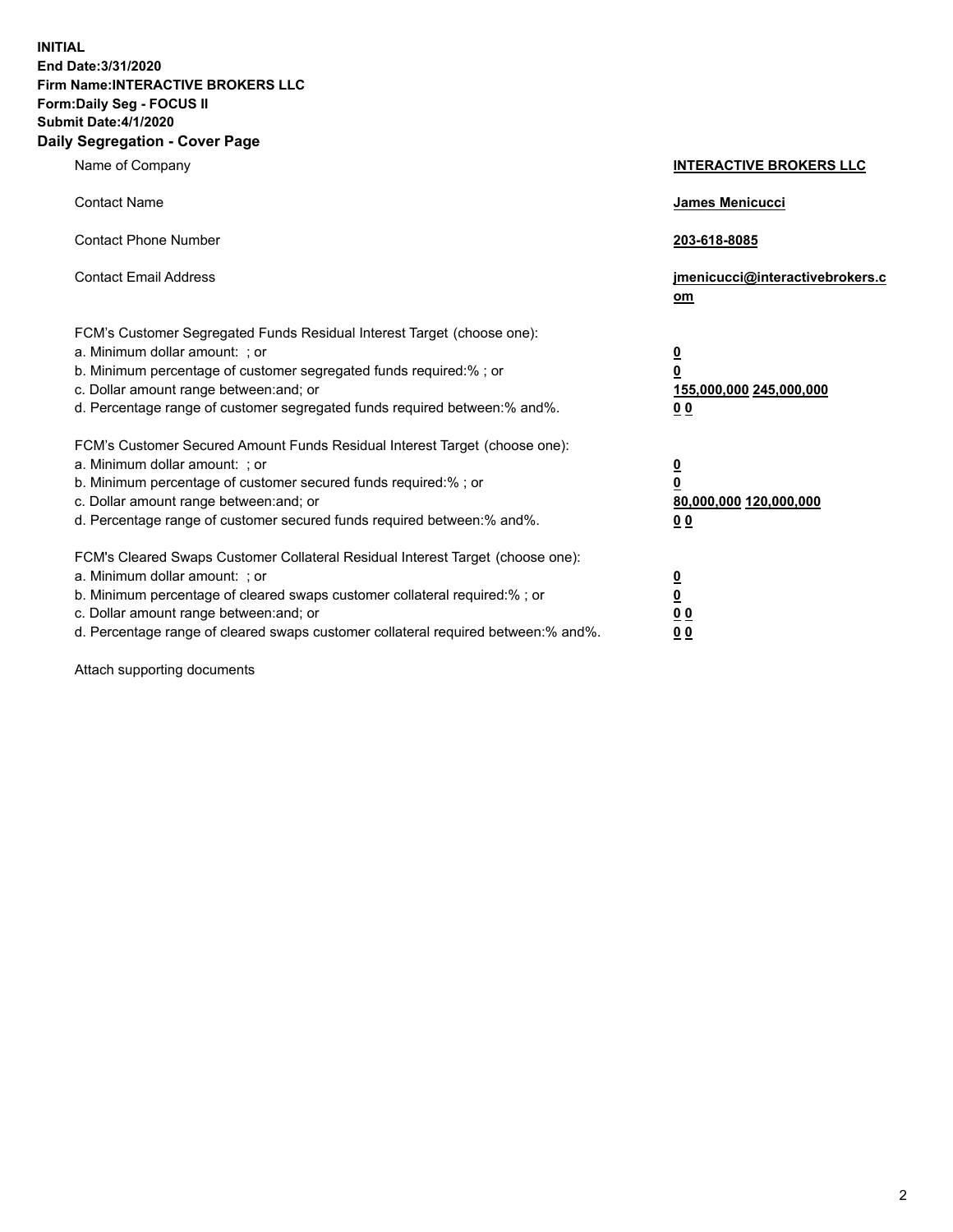## **INITIAL End Date:3/31/2020 Firm Name:INTERACTIVE BROKERS LLC Form:Daily Seg - FOCUS II Submit Date:4/1/2020 Daily Segregation - Secured Amounts**

|     | Foreign Futures and Foreign Options Secured Amounts                                                        |                                   |
|-----|------------------------------------------------------------------------------------------------------------|-----------------------------------|
|     | Amount required to be set aside pursuant to law, rule or regulation of a foreign                           | $0$ [7305]                        |
|     | government or a rule of a self-regulatory organization authorized thereunder                               |                                   |
| 1.  | Net ledger balance - Foreign Futures and Foreign Option Trading - All Customers                            |                                   |
|     | A. Cash                                                                                                    | 546, 341, 377 [7315]              |
|     | B. Securities (at market)                                                                                  | $0$ [7317]                        |
| 2.  | Net unrealized profit (loss) in open futures contracts traded on a foreign board of trade                  | 4,149,691 [7325]                  |
| 3.  | Exchange traded options                                                                                    |                                   |
|     | a. Market value of open option contracts purchased on a foreign board of trade                             | 73,870 [7335]                     |
|     | b. Market value of open contracts granted (sold) on a foreign board of trade                               | -317,428 [7337]                   |
| 4.  | Net equity (deficit) (add lines 1. 2. and 3.)                                                              | 550,247,510 [7345]                |
| 5.  | Account liquidating to a deficit and account with a debit balances - gross amount                          | 4,988 [7351]                      |
|     | Less: amount offset by customer owned securities                                                           | 0 [7352] 4,988 [7354]             |
| 6.  | Amount required to be set aside as the secured amount - Net Liquidating Equity                             | 550,252,498 [7355]                |
|     | Method (add lines 4 and 5)                                                                                 |                                   |
| 7.  | Greater of amount required to be set aside pursuant to foreign jurisdiction (above) or line                | 550,252,498 [7360]                |
|     | 6.                                                                                                         |                                   |
|     | FUNDS DEPOSITED IN SEPARATE REGULATION 30.7 ACCOUNTS                                                       |                                   |
| 1.  | Cash in banks                                                                                              |                                   |
|     | A. Banks located in the United States                                                                      | 198,349,227 [7500]                |
|     | B. Other banks qualified under Regulation 30.7                                                             | 0 [7520] 198,349,227 [7530]       |
| 2.  | Securities                                                                                                 |                                   |
|     | A. In safekeeping with banks located in the United States                                                  | 379,894,400 [7540]                |
|     | B. In safekeeping with other banks qualified under Regulation 30.7                                         | 0 [7560] 379,894,400 [7570]       |
| 3.  | Equities with registered futures commission merchants                                                      |                                   |
|     | A. Cash                                                                                                    | $0$ [7580]                        |
|     | <b>B.</b> Securities                                                                                       | $0$ [7590]                        |
|     | C. Unrealized gain (loss) on open futures contracts                                                        | $0$ [7600]                        |
|     | D. Value of long option contracts                                                                          | $0$ [7610]                        |
|     | E. Value of short option contracts                                                                         | 0 [7615] 0 [7620]                 |
| 4.  | Amounts held by clearing organizations of foreign boards of trade                                          |                                   |
|     | A. Cash                                                                                                    | $0$ [7640]                        |
|     | <b>B.</b> Securities                                                                                       | $0$ [7650]                        |
|     | C. Amount due to (from) clearing organization - daily variation                                            | $0$ [7660]                        |
|     | D. Value of long option contracts                                                                          | $0$ [7670]                        |
|     | E. Value of short option contracts                                                                         | 0 [7675] 0 [7680]                 |
| 5.  | Amounts held by members of foreign boards of trade                                                         |                                   |
|     | A. Cash                                                                                                    | 89,514,596 [7700]                 |
|     | <b>B.</b> Securities                                                                                       | $0$ [7710]                        |
|     | C. Unrealized gain (loss) on open futures contracts                                                        | 3,231,781 [7720]                  |
|     | D. Value of long option contracts                                                                          | 73,870 [7730]                     |
|     | E. Value of short option contracts                                                                         | -317,428 [7735] 92,502,819 [7740] |
| 6.  | Amounts with other depositories designated by a foreign board of trade                                     | $0$ [7760]                        |
| 7.  | Segregated funds on hand                                                                                   | $0$ [7765]                        |
| 8.  | Total funds in separate section 30.7 accounts                                                              | 670,746,446 [7770]                |
| 9.  | Excess (deficiency) Set Aside for Secured Amount (subtract line 7 Secured Statement<br>Page 1 from Line 8) | 120,493,948 [7380]                |
| 10. | Management Target Amount for Excess funds in separate section 30.7 accounts                                | 80,000,000 [7780]                 |
| 11. | Excess (deficiency) funds in separate 30.7 accounts over (under) Management Target                         | 40,493,948 [7785]                 |
|     |                                                                                                            |                                   |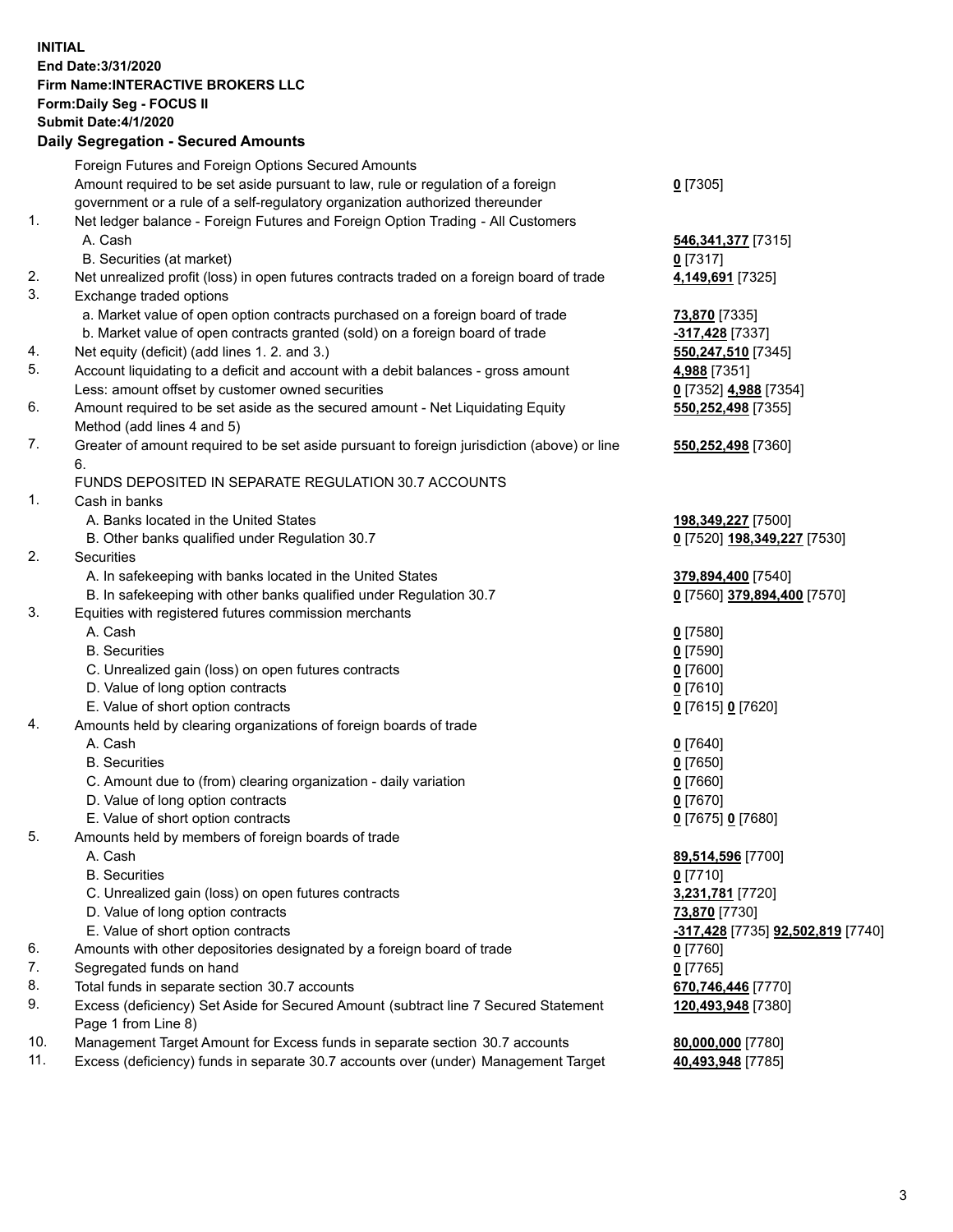**INITIAL End Date:3/31/2020 Firm Name:INTERACTIVE BROKERS LLC Form:Daily Seg - FOCUS II Submit Date:4/1/2020 Daily Segregation - Segregation Statement** SEGREGATION REQUIREMENTS(Section 4d(2) of the CEAct) 1. Net ledger balance A. Cash **6,201,343,664** [7010] B. Securities (at market) **0** [7020] 2. Net unrealized profit (loss) in open futures contracts traded on a contract market **-70,627,151** [7030] 3. Exchange traded options A. Add market value of open option contracts purchased on a contract market **389,049,605** [7032] B. Deduct market value of open option contracts granted (sold) on a contract market **-375,141,597** [7033] 4. Net equity (deficit) (add lines 1, 2 and 3) **6,144,624,521** [7040] 5. Accounts liquidating to a deficit and accounts with debit balances - gross amount **5,149,227** [7045] Less: amount offset by customer securities **0** [7047] **5,149,227** [7050] 6. Amount required to be segregated (add lines 4 and 5) **6,149,773,748** [7060] FUNDS IN SEGREGATED ACCOUNTS 7. Deposited in segregated funds bank accounts A. Cash **3,437,318,332** [7070] B. Securities representing investments of customers' funds (at market) **1,326,636,645** [7080] C. Securities held for particular customers or option customers in lieu of cash (at market) **0** [7090] 8. Margins on deposit with derivatives clearing organizations of contract markets A. Cash **409,938,637** [7100] B. Securities representing investments of customers' funds (at market) **1,145,276,507** [7110] C. Securities held for particular customers or option customers in lieu of cash (at market) **0** [7120] 9. Net settlement from (to) derivatives clearing organizations of contract markets **19,503,920** [7130] 10. Exchange traded options A. Value of open long option contracts **386,228,713** [7132] B. Value of open short option contracts **-372,424,779** [7133] 11. Net equities with other FCMs A. Net liquidating equity **0** [7140] B. Securities representing investments of customers' funds (at market) **0** [7160] C. Securities held for particular customers or option customers in lieu of cash (at market) **0** [7170] 12. Segregated funds on hand **0** [7150] 13. Total amount in segregation (add lines 7 through 12) **6,352,477,975** [7180] 14. Excess (deficiency) funds in segregation (subtract line 6 from line 13) **202,704,227** [7190] 15. Management Target Amount for Excess funds in segregation **155,000,000** [7194] 16. Excess (deficiency) funds in segregation over (under) Management Target Amount **47,704,227** [7198]

Excess